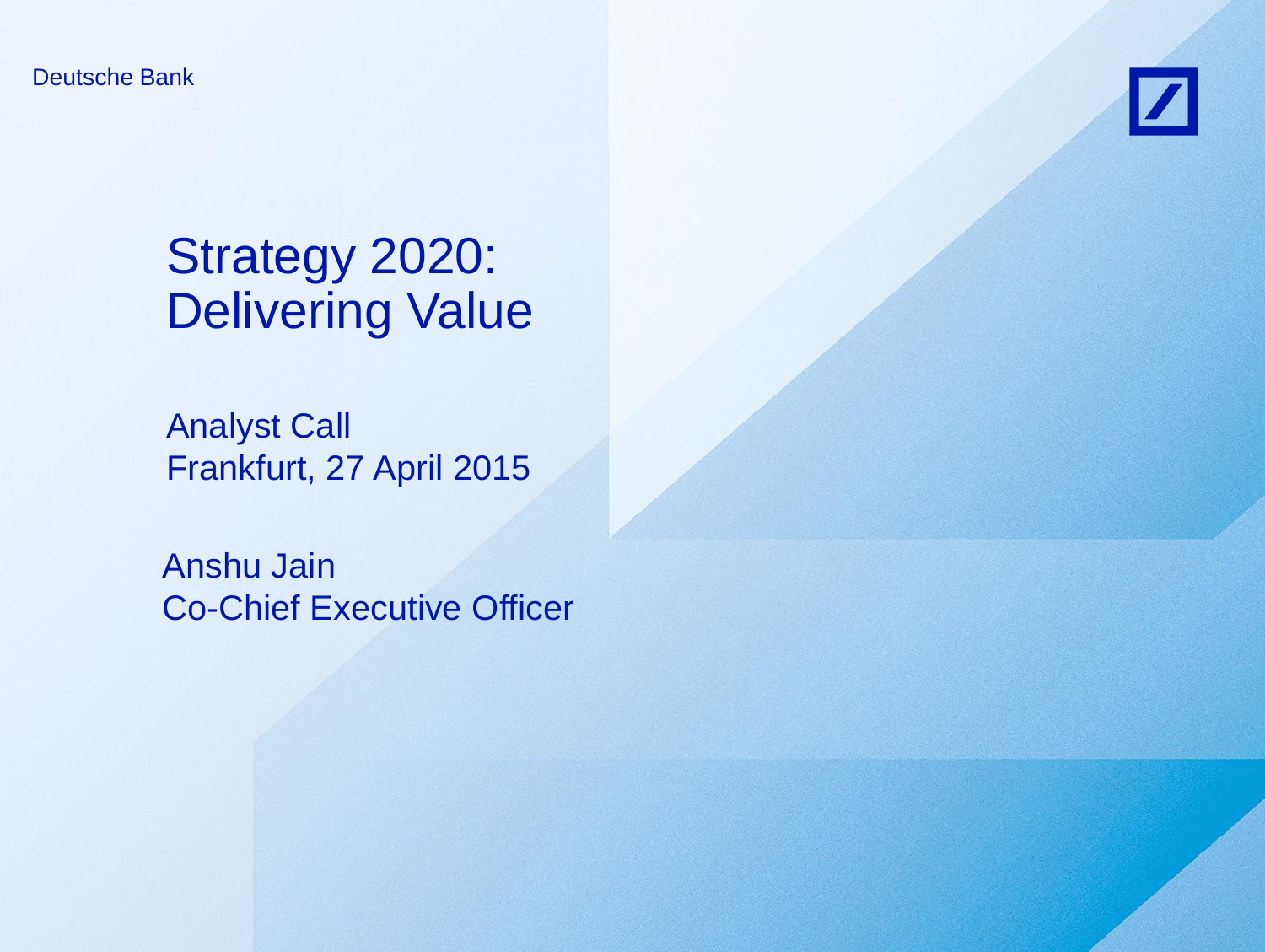



Proactive stance on future regulatory direction and robust controls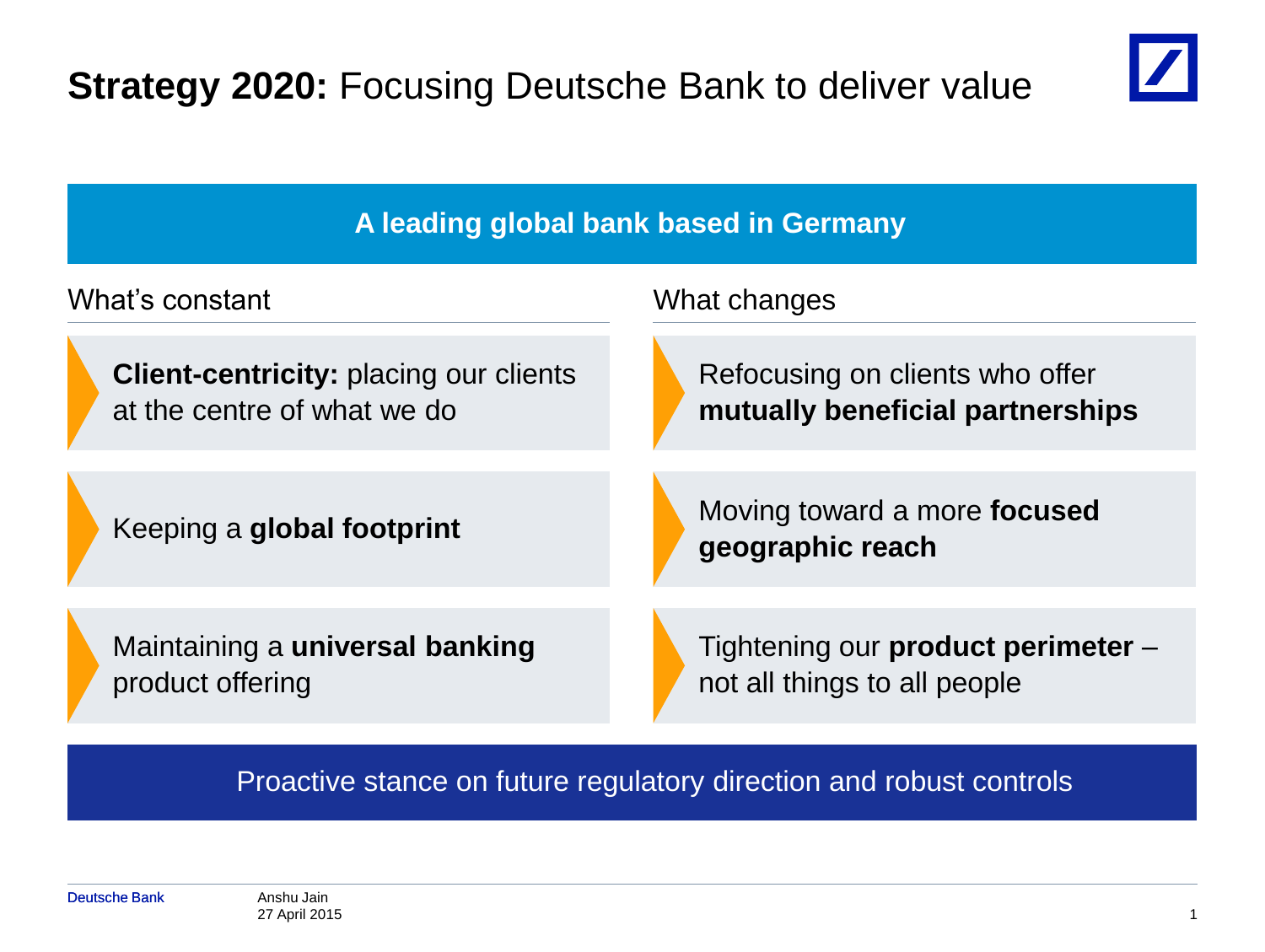# Deutsche Bank's unique positioning is a long-term competitive advantage<br>
Market position of Deutsche Bank



**Global model** anchored in one of the world's strongest economies **Leading domestic retail franchise**  positioned for multi-channel delivery **CB&S GTB Deutsche AWM PBC** Positioning of Deutsche Bank *Top 5 International reach with strong home base in Europe Top 5-10 Top 1-3 Top 1-3 Top 1-3 Top 5-10 No. 1 No. 1 No. 1 No. 1(1)* Germany Europe Global **Capital markets** expertise and global **cash / trade platform Global asset and wealth** proposition

(1) Among private sector banks Source: Dealogic, BVI, Coalition, Lipper, BCG, Scorpio, company data

Deutsche Bank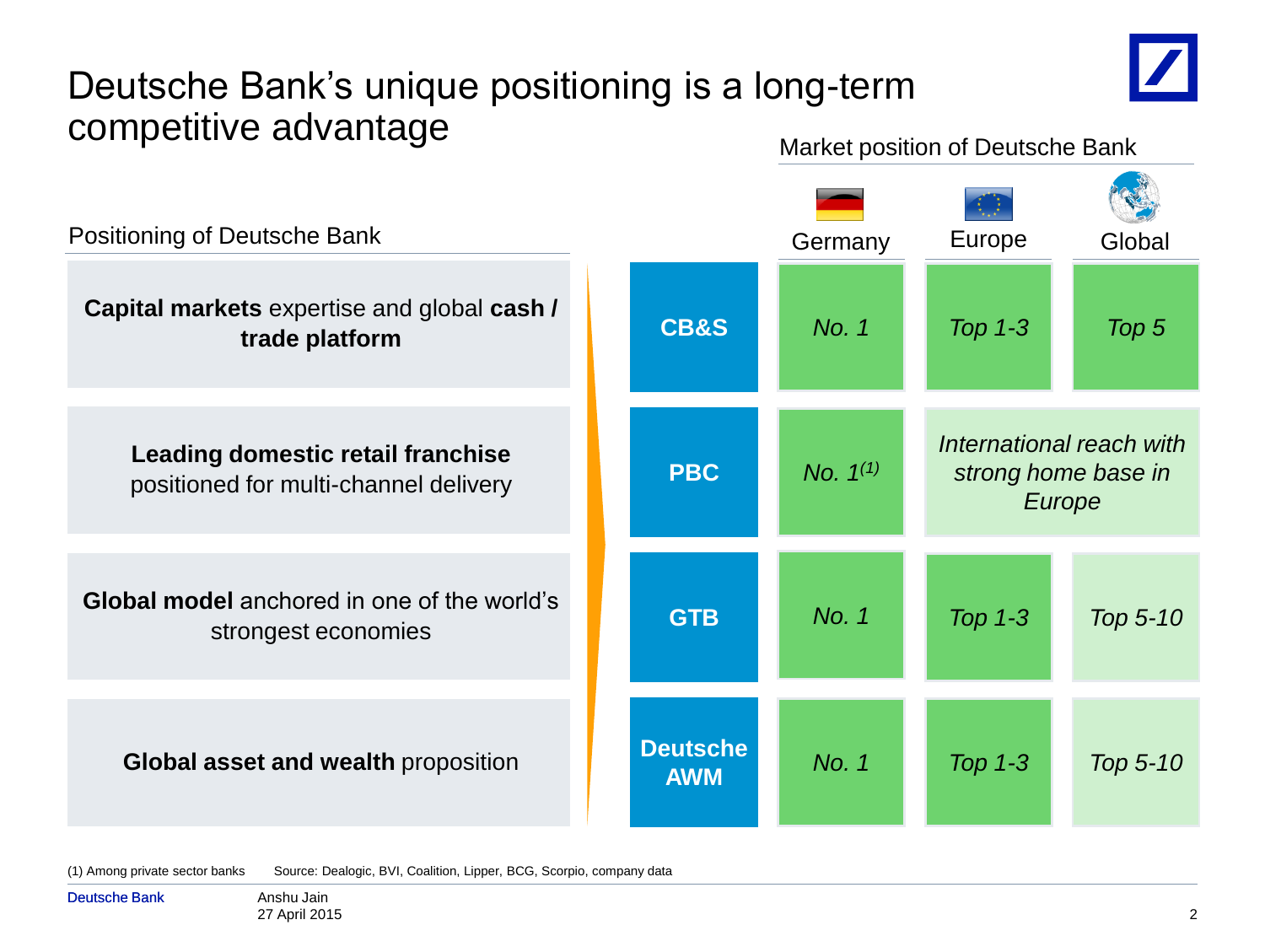Agenda



#### **1 Taking stock**

2 Strategy 2020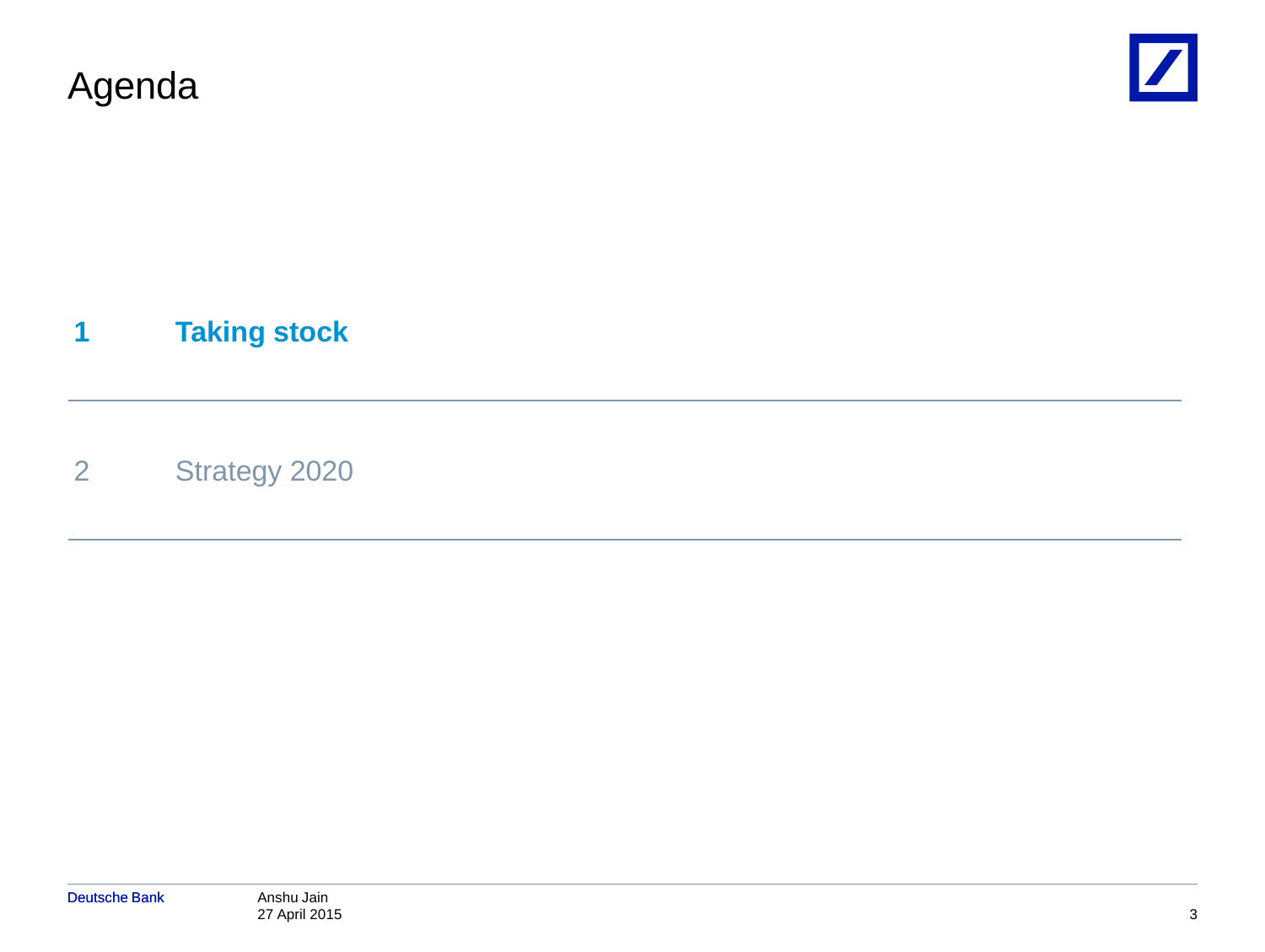### **Taking stock:** Strategy 2015+ has delivered significant achievements…





(1) In FY 2014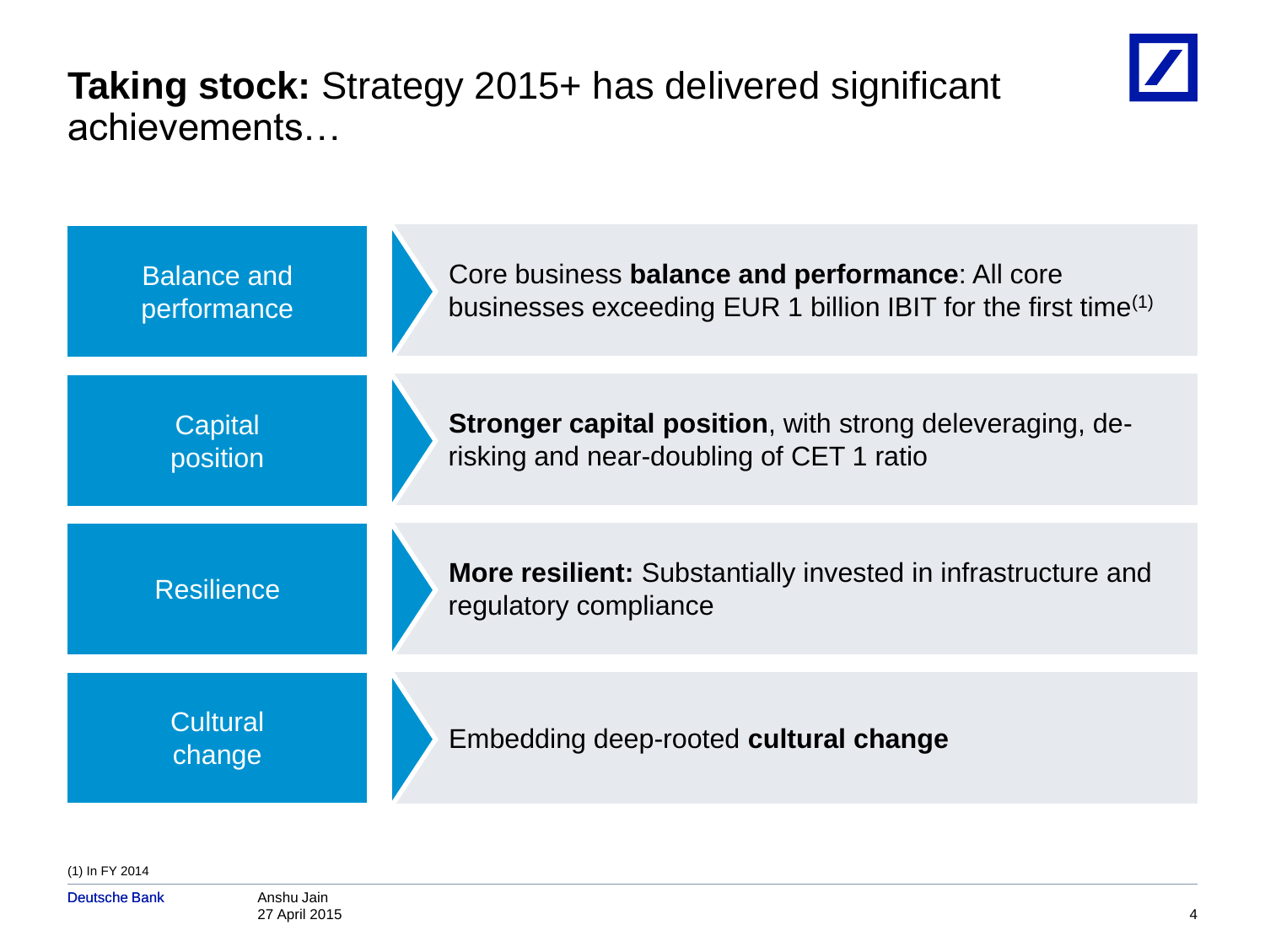# **Taking stock:** …but we have also faced significant setbacks



| Environment                                     |                                                                                                                                                                                                                                    | Execution                                   |                                                                                                          |  |
|-------------------------------------------------|------------------------------------------------------------------------------------------------------------------------------------------------------------------------------------------------------------------------------------|---------------------------------------------|----------------------------------------------------------------------------------------------------------|--|
| <b>Regulation</b>                               | Regulatory bar raised:<br>FBO / $CCAR^{(1)}$ rules in the US<br>$-$ TLAC <sup>(2)</sup><br>Leverage ratios in Europe / US<br><b>Bank levies</b><br>- CRD4 compensation rules<br>Bank structure reforms /<br>German bank separation | <b>Costs of</b><br>regulatory<br>compliance | Cost of regulatory compliance<br>and new controls materially<br>higher than originally<br>foreseen       |  |
| <b>Macro</b>                                    | <b>Record low interest rates taking</b><br>a toll on deposit gathering<br>business                                                                                                                                                 | <b>Costs of</b><br>complexity               | Execution of efficiency drive<br>negatively impacted by high<br>operational and structural<br>complexity |  |
| <b>Costs of</b><br>legacy/<br><b>litigation</b> | <b>Costs of resolving legacy</b><br>issues and litigation soared,<br>particularly in the US                                                                                                                                        | <b>Business</b><br>model                    | <b>High level of optionality</b><br>maintained – at a cost                                               |  |

(1) Foreign Banking Organizations (FBO) / Comprehensive Capital Analysis and Review (CCAR) (2) Total Loss Absorbing Capacity (TLAC)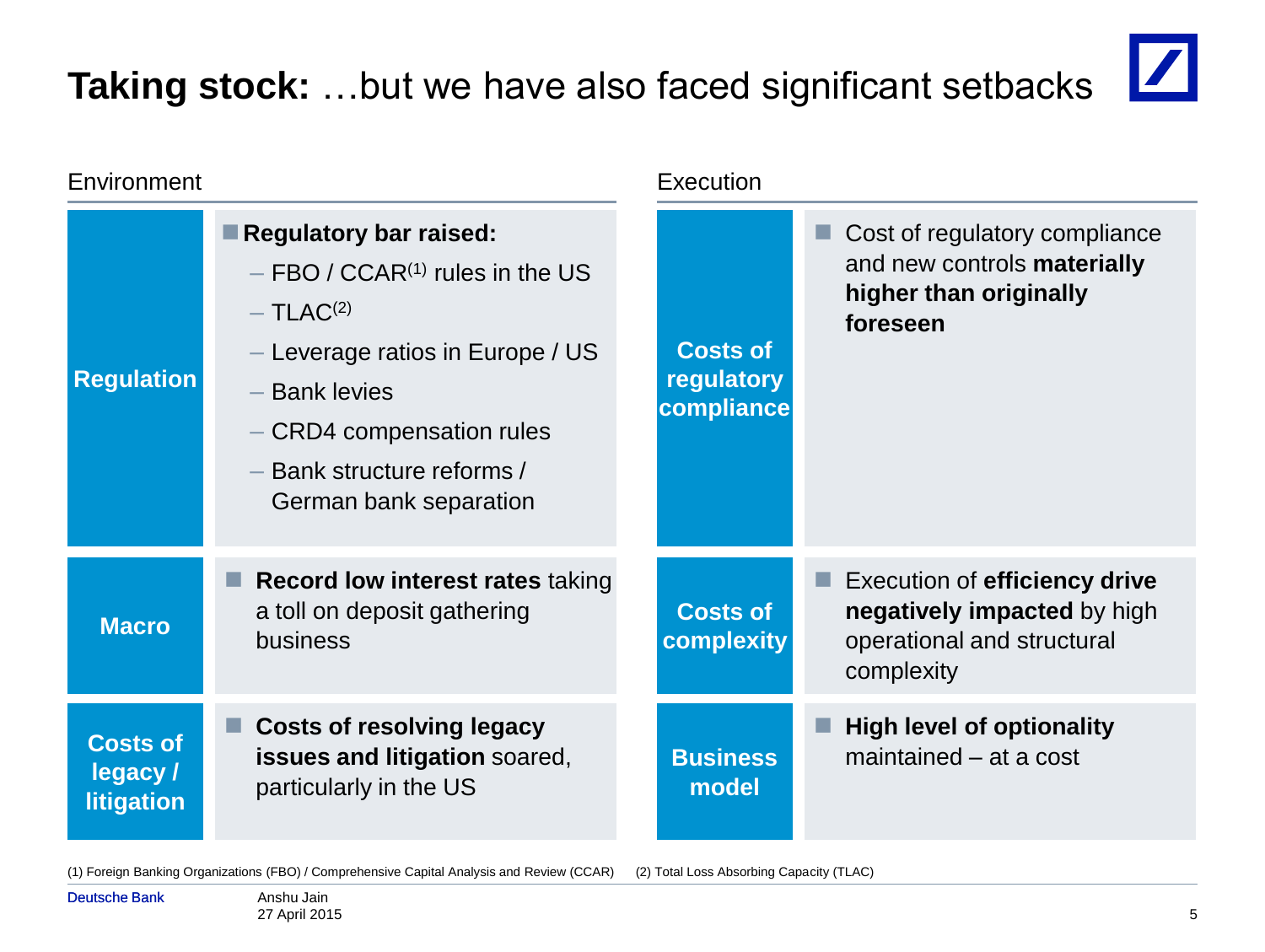### Our outlook

Positive outlook  $\bigcap$  Negative outlook

| Key themes                                  | Outlook 2015 to 2020                                                                                                                                                                                                    | <b>Negative outlook</b> |
|---------------------------------------------|-------------------------------------------------------------------------------------------------------------------------------------------------------------------------------------------------------------------------|-------------------------|
| <b>Macro</b>                                | ■ US and Asia: recovery / sustainable growth<br>Europe: historically low interest rates persist<br>Rising geopolitical tensions create uncertainties                                                                    |                         |
| <b>Recovering</b><br>markets                | ■ Improving global outlook anchored to US and EM growth<br><b>Primary markets benefit from buoyant valuations</b><br>Return of volatility supports tentative recovery in fixed<br>income and currency markets           |                         |
| <b>Improving</b><br>competitive<br>dynamics | Global universal leaders consolidate further<br>Business model choices: a transatlantic divide                                                                                                                          |                         |
| <b>Tighter</b><br>regulation                | $\blacksquare$ Requirements for capital, leverage, liquidity and funding<br>continue to increase<br>Additional challenges arise from resolution, TLAC, bank<br>levies, RWA harmonization and continued subsidiarization |                         |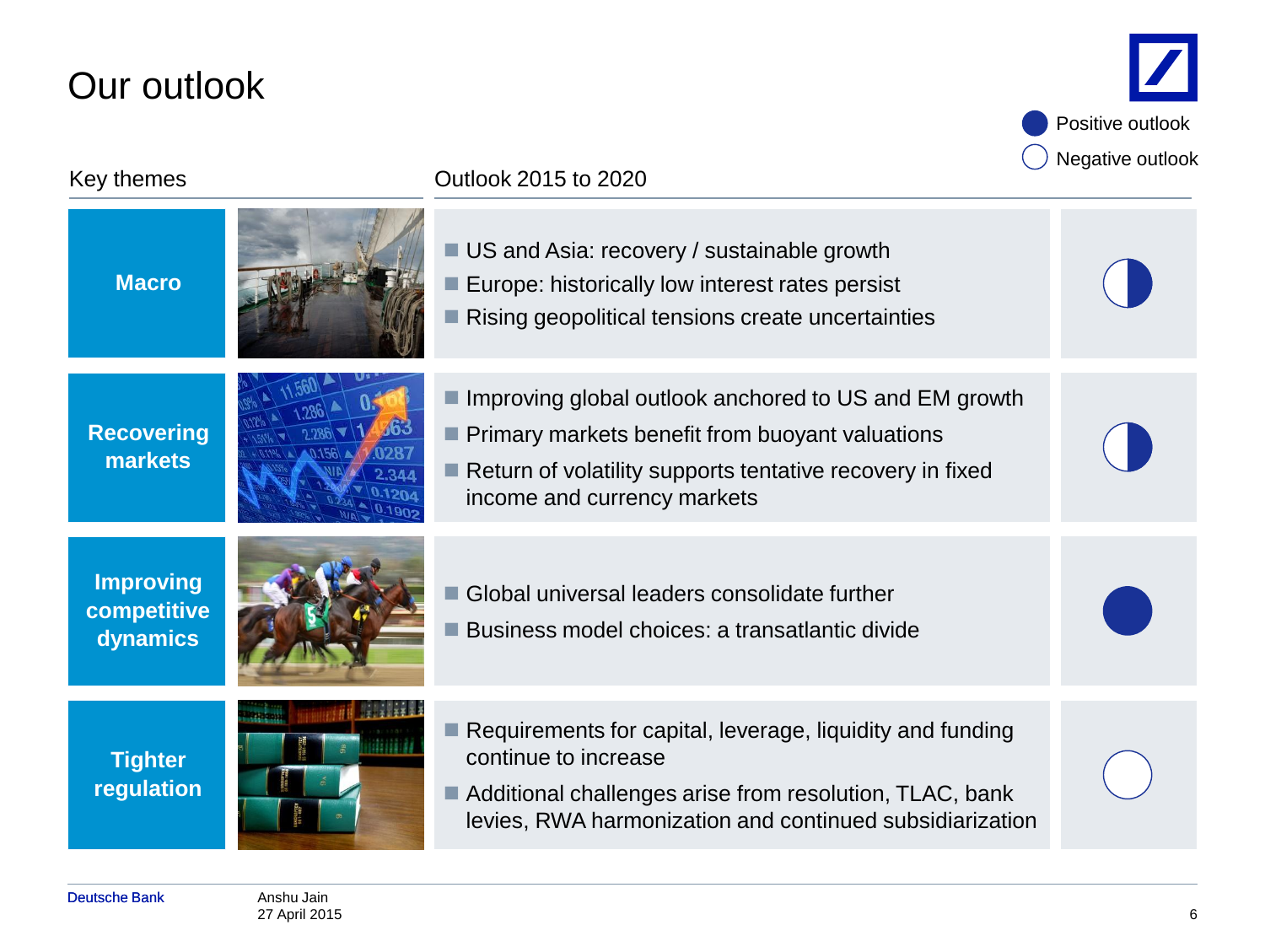



1 Taking stock

#### **2 Strategy 2020**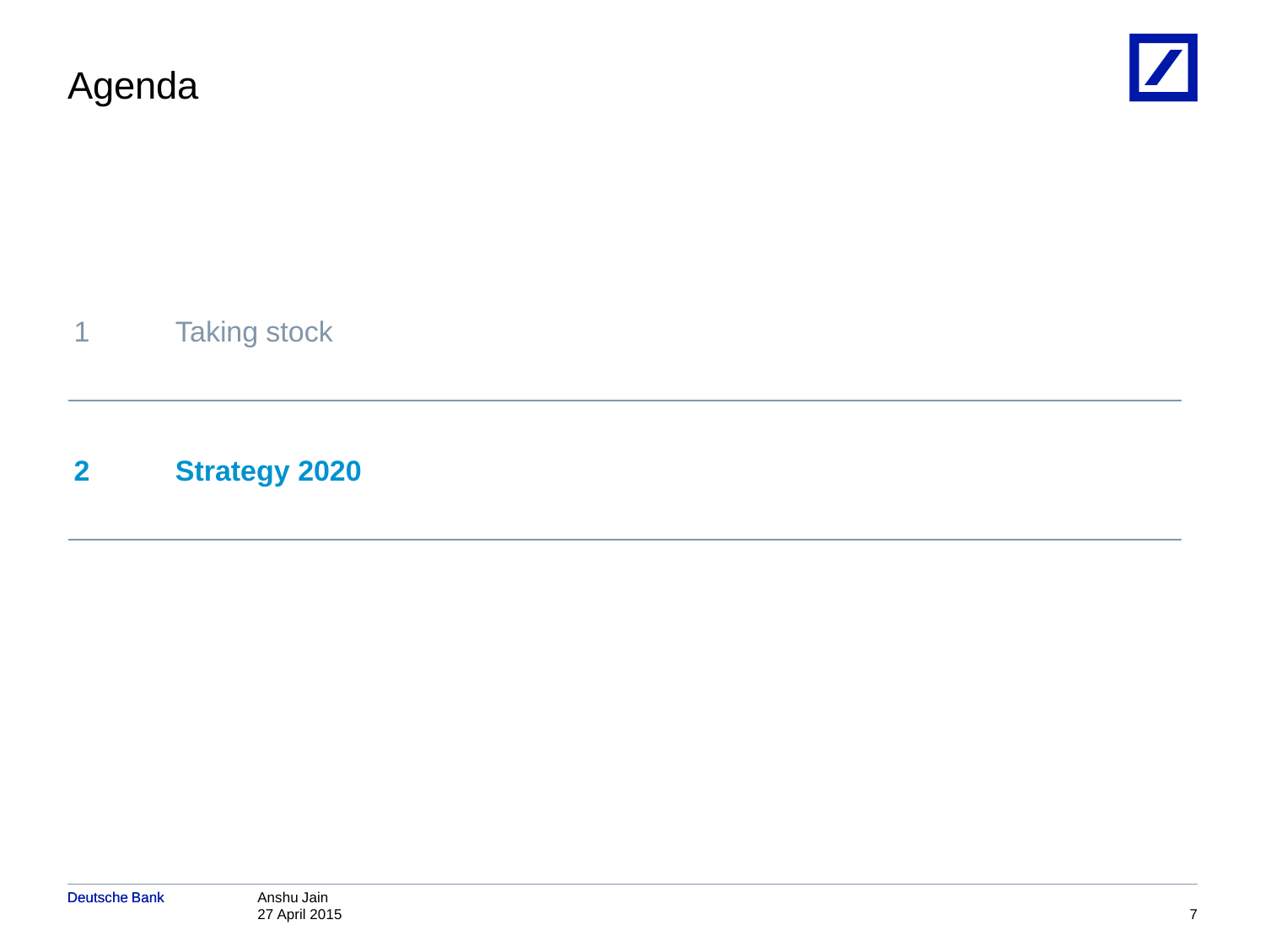#### Strategy 2020: Six key decisions



#### Aspirations

|                | <b>Reposition</b><br><b>CB&amp;S</b>                 | Deliver sustainable client-driven franchise by:<br>Reducing transactional business and focus product suite<br>Invest in client solutions, advisory and equities | Leverage reduction:<br>gross ~EUR 200bn,<br>net ~EUR 130-150bn                           |
|----------------|------------------------------------------------------|-----------------------------------------------------------------------------------------------------------------------------------------------------------------|------------------------------------------------------------------------------------------|
| $\overline{2}$ | <b>Reshape</b><br>retail                             | Re-focus through deconsolidation of Postbank<br>Transform DB into a leading digitally-enabled advisory bank for<br>private and commercial clients               | Net leverage reduction of<br>$\sim$ EUR 140bn<br>Closure of up to 200<br><b>branches</b> |
| $\overline{3}$ | <b>Digitalize DB</b>                                 | Invest with focus on a) customer experience, b) revenue<br>opportunities, c) enable our platform, and d) new clients                                            | Group-wide net<br>investment of up to<br><b>EUR 1bn by 2020</b>                          |
| 4              | <b>Grow</b><br><b>GTB and</b><br><b>Deutsche AWM</b> | Invest in scaling-up GTB<br>Aggressively invest in future growth of Deutsche AWM                                                                                | Increase in leverage<br>exposure by 30-40%<br>P&L investment of<br>$>EUR$ 1.5bn          |
| 5              | <b>Rationalize</b><br>our footprint                  | Rationalize our geographic footprint<br>Invest in high growth hubs (e.g., China, India)                                                                         | Exit / reduction of<br>presence in 7-10<br>countries                                     |
| $6\phantom{1}$ | <b>Transform</b><br>our operating<br>model           | Redesign our operating and governance model to achieve<br>higher efficiency, reduced complexity, even stronger controls<br>and easier resolvability             | Changes to governance<br>and structure<br>Additional ~EUR 3.5bn<br>gross savings         |

Note: Gross cost savings are countered by increasing cost from inflation, FX changes, cost of growth, cost of regulatory compliance and other cost increases

Deutsche Bank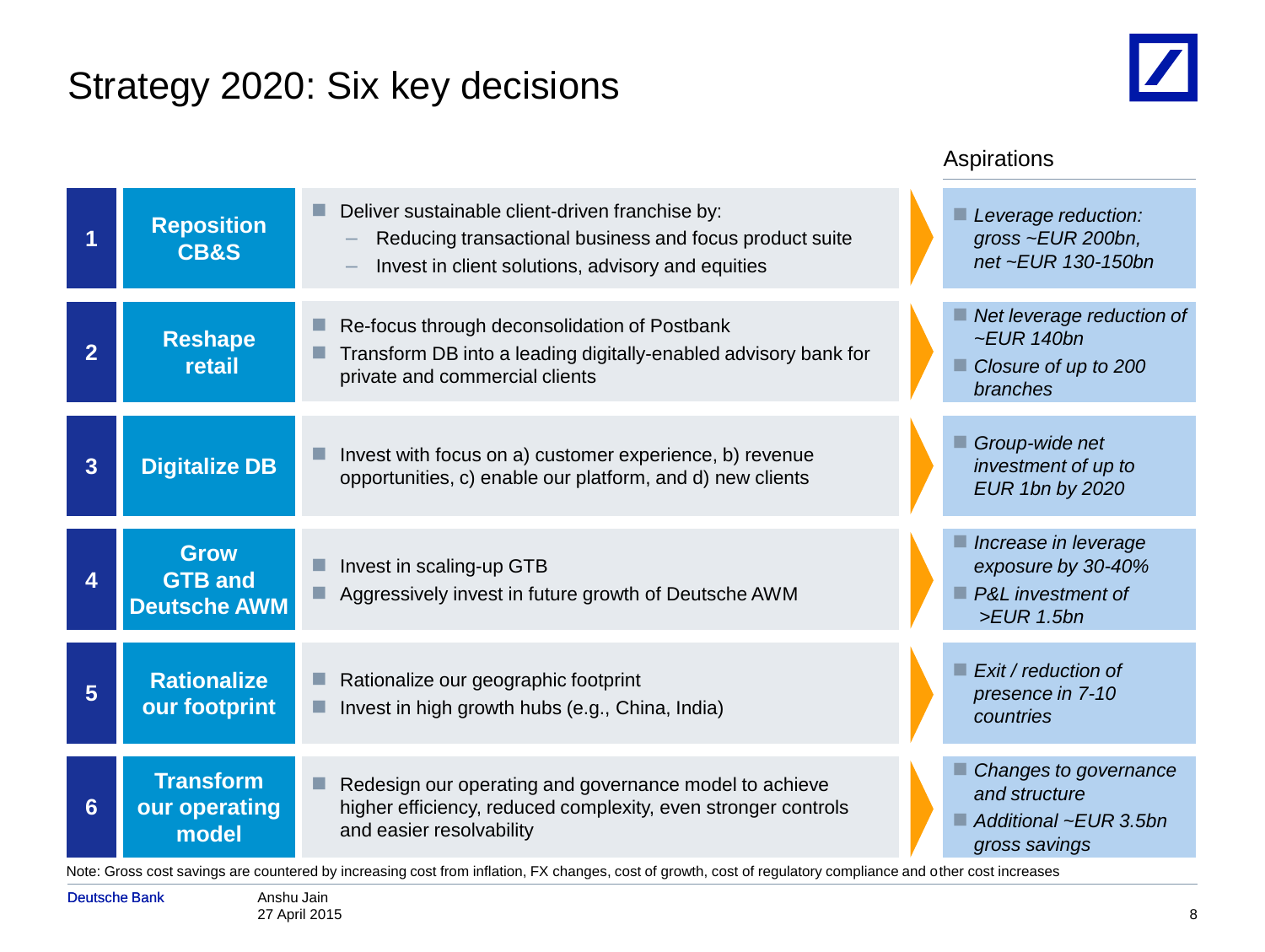

# **Result:** A reshaped business model

Targeted indicative resource utilization (CRD4 exposure) by 2020

- Re-affirming our commitment to clients: at the center of what we do
- Serving client segments which offer mutually beneficial partnerships in services in which we excel
- Adapting our product and resource deployment accordingly



(1) 2014 including all of Postbank; 2020 excluding Postbank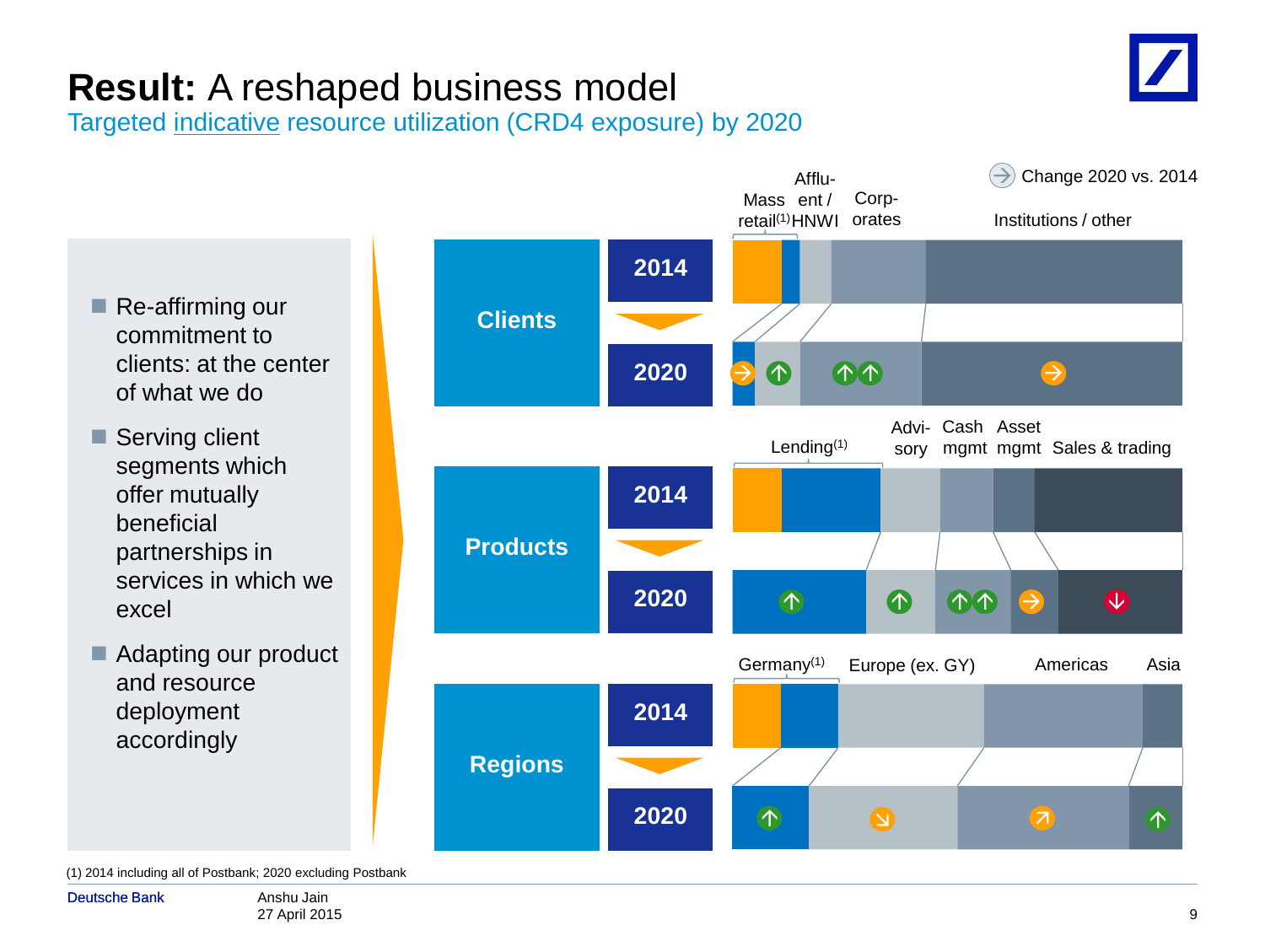## Strategy 2020: Medium term ambitions





Note: Gross cost savings are countered by increasing cost from inflation, FX changes, cost of growth, cost of regulatory compliance and other cost increases

(1) RoTE: Post-tax Return on Tangible Equity is calculated as net income (loss) attributable to shareholders as a percentage of average tangible shareholders' equity. Net income (loss) attributable to shareholders is defined as Net income (loss) excluding post-tax income (loss) attributable to non-controlling interests. Tangible shareholders' equity is the shareholders' equity per balance sheet excluding goodwill and other intangible assets (2) Through dividends and/or share buybacks

Deutsche Bank

Anshu Jain 27 April 2015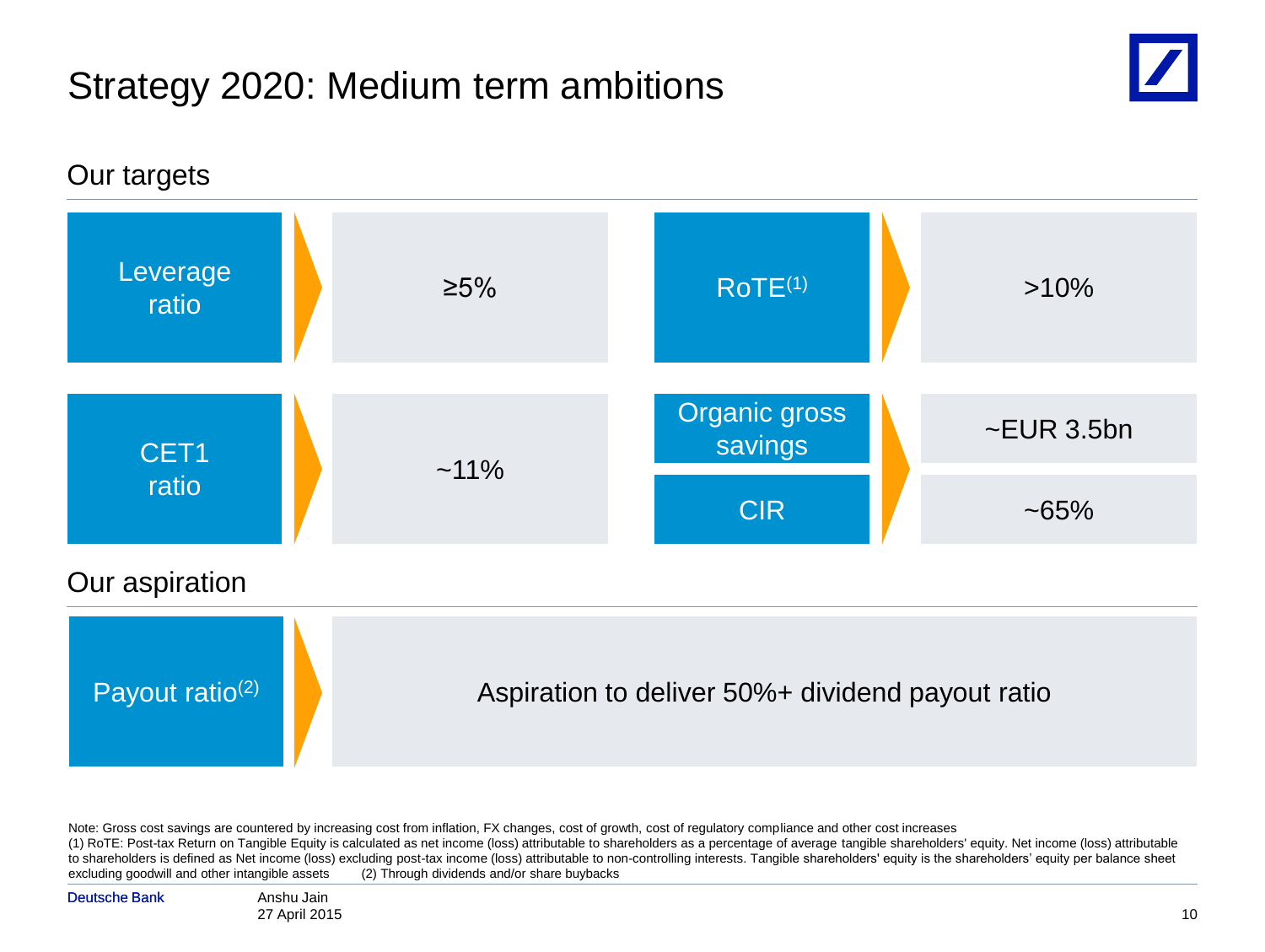#### **Reposition CB&S:** Delivering a sustainable, resilient and well-controlled investment bank  $\checkmark$  Emphasis



H / M / L= high / medium / low CRD4 leverage consumption **x** De-emphasis

|                            |                                                | $2012 -$<br>2014 | <b>Aspiration</b><br>2020 | CRD4<br>usage |
|----------------------------|------------------------------------------------|------------------|---------------------------|---------------|
| <b>Invest</b>              | Top 3 global Debt S&T business                 | $\checkmark$     |                           | H             |
|                            | Top 5 global <b>Corporate Finance</b> house    | $\checkmark$     |                           | L             |
|                            | Top 5 Equities S&T franchise                   | $\bm{x}$         |                           | M             |
| <b>Refocus</b>             | Optimize country presence                      | $\bm{x}$         |                           | M             |
|                            | Emphasize client solutions versus flow         | $\bm{x}$         | $\checkmark$              | M             |
|                            | <b>Multi-</b> vs. single-product relationships | $\bm{x}$         | $\checkmark$              | M             |
| <b>Adjust</b><br>perimeter | Top 5 global commodities business              | $\checkmark$     | $\bm{x}$                  | M             |
|                            | Leading provider uncleared CDS                 | $\checkmark$     | $\mathbf x$               | H             |
|                            | Leading global repo franchise                  | $\checkmark$     | $\bm{x}$                  | H             |
|                            | Long dated <b>uncleared</b> derivatives        | $\checkmark$     | $\boldsymbol{\mathsf{x}}$ | н             |
|                            |                                                |                  |                           |               |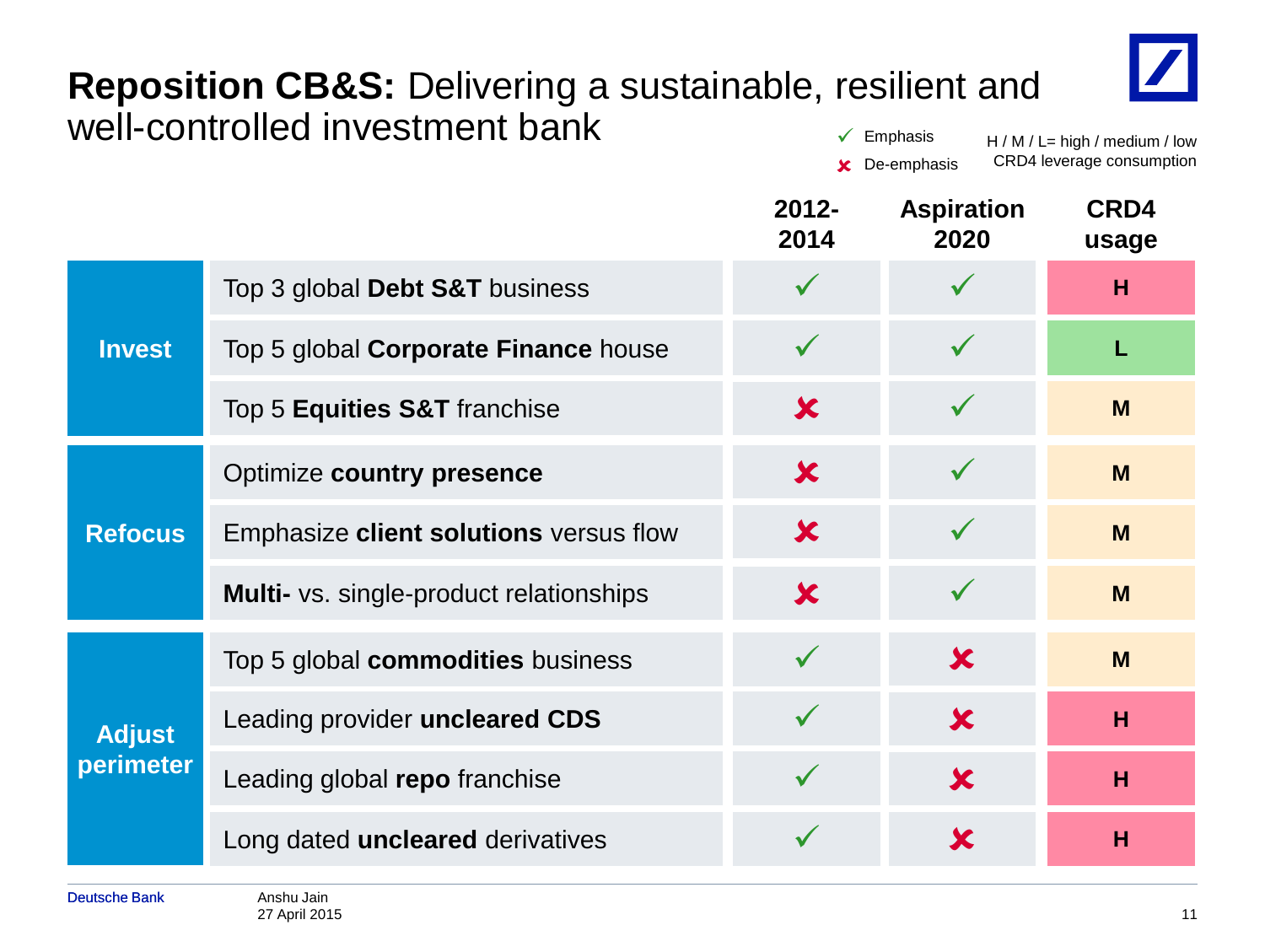#### **Reposition CB&S:** Shrinking and re-deploying balance sheet  $\boxed{\phantom{a}}$ CRD4 leverage exposure, in EUR bn



(1) FX outlook assumed constant vs. April 2015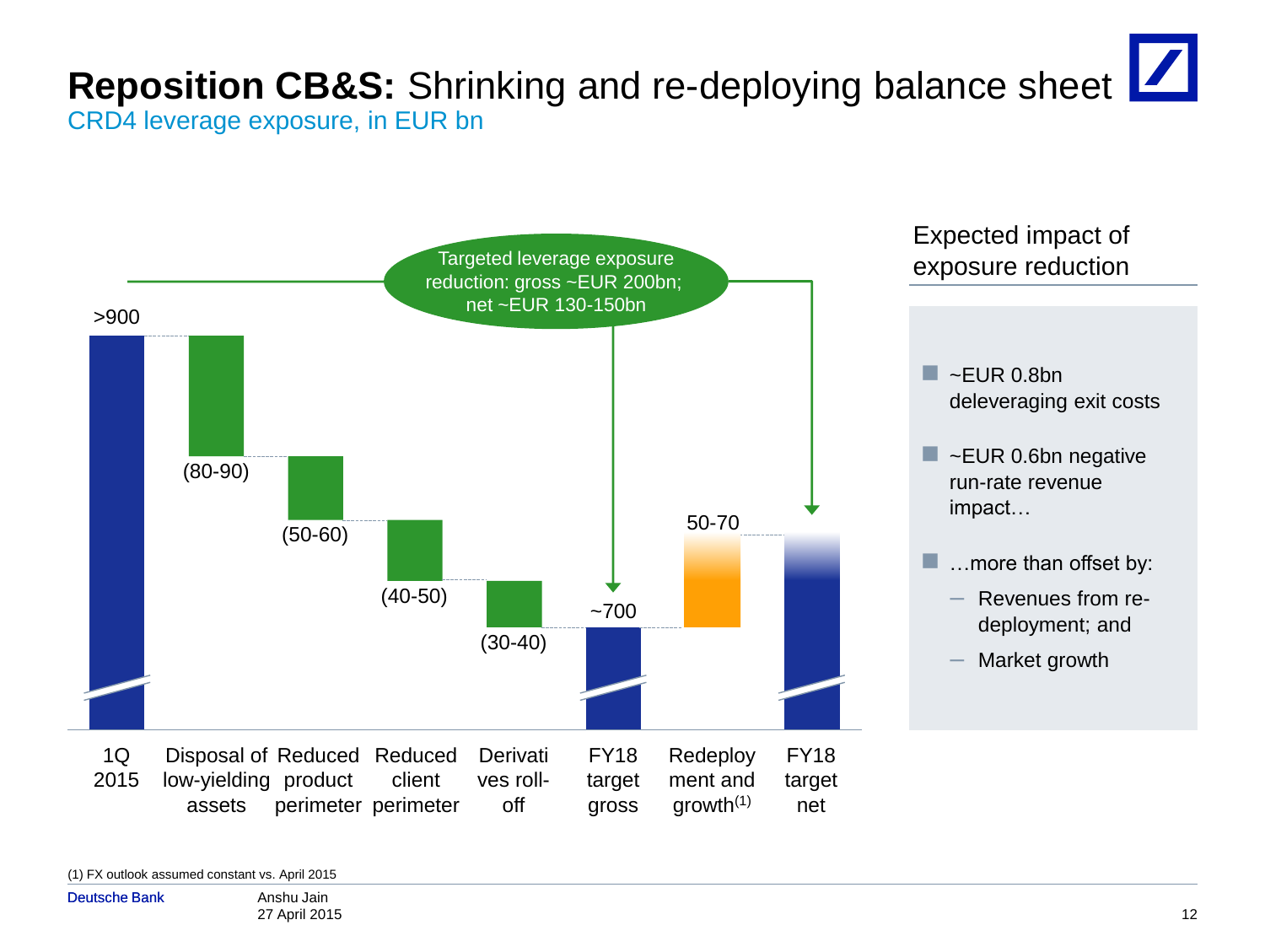# **Reposition CB&S:** Trimming while investing





Note: Rates & GLM includes RMBS, Credit Solutions includes Distressed Product Group

(1) Reduction mainly in long-dated uncleared derivatives and repo (2) Excluding single name CDS in Asia, CEEMEA and LatAm (3) Based on Coalition index (DB internal structure) (4) Revenue return on CRD4 exposure (5) as at FY2013

Deutsche Bank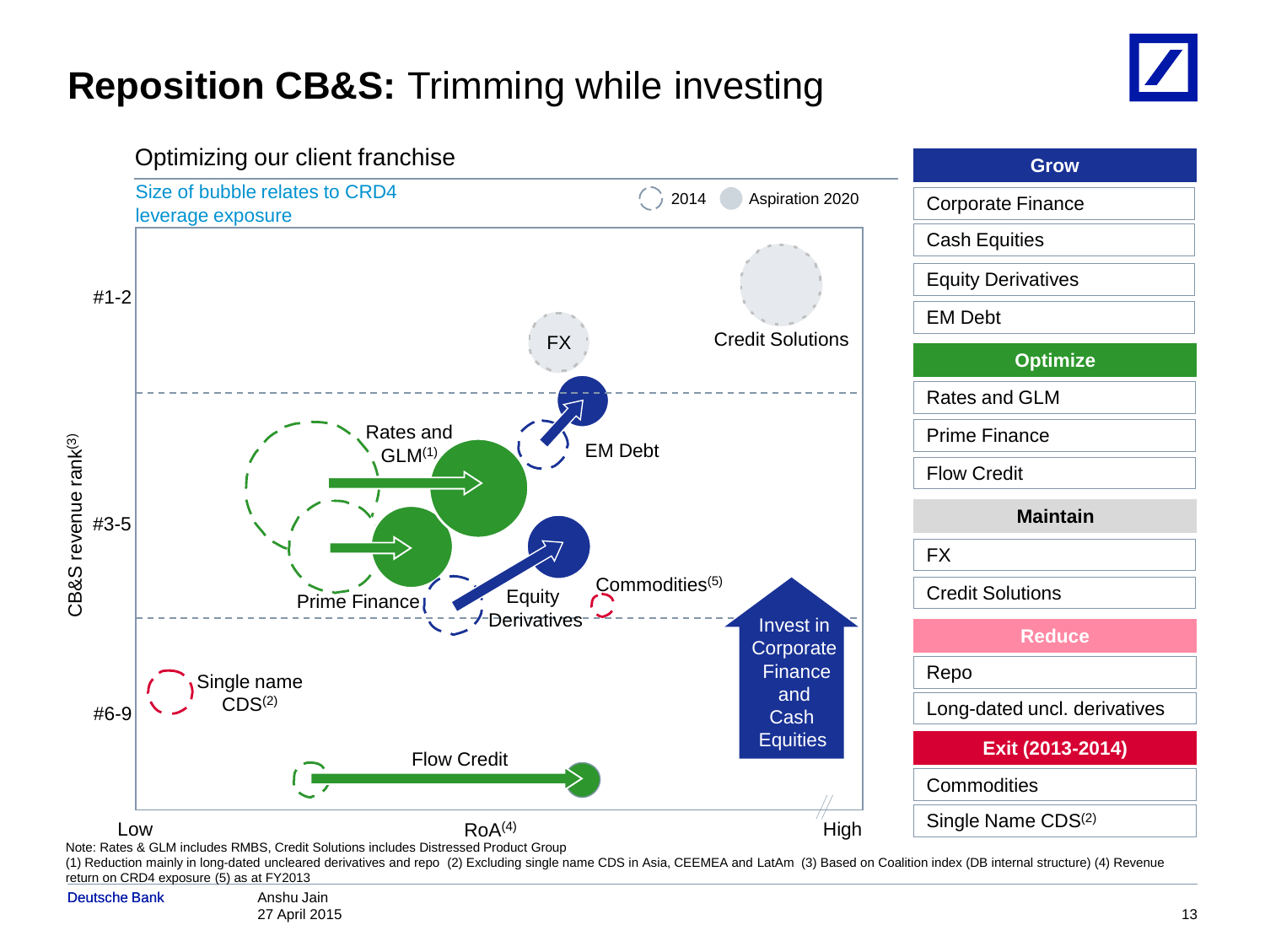## **Reshape retail:** Substantial investments in Postbank since 2010



- **Disposed / wound down non-core assets EUR 42.3bn:**
	- ‒ EUR 3.7bn structured credit portfolio
	- ‒ EUR 13.1bn commercial real estate portfolio
	- ‒ EUR 25.5bn deleveraging financial markets business

#### **Invested in platform and efficiency EUR 1.2bn:**

- Service quality, sales and process efficiency:  $\sim$ EUR 0.5bn
- ‒ IT platform upgrades:  $~\sim$ FUR 0.7bn



#### (1) FY2014 Source: Postbank Annual Report 2010 / 2014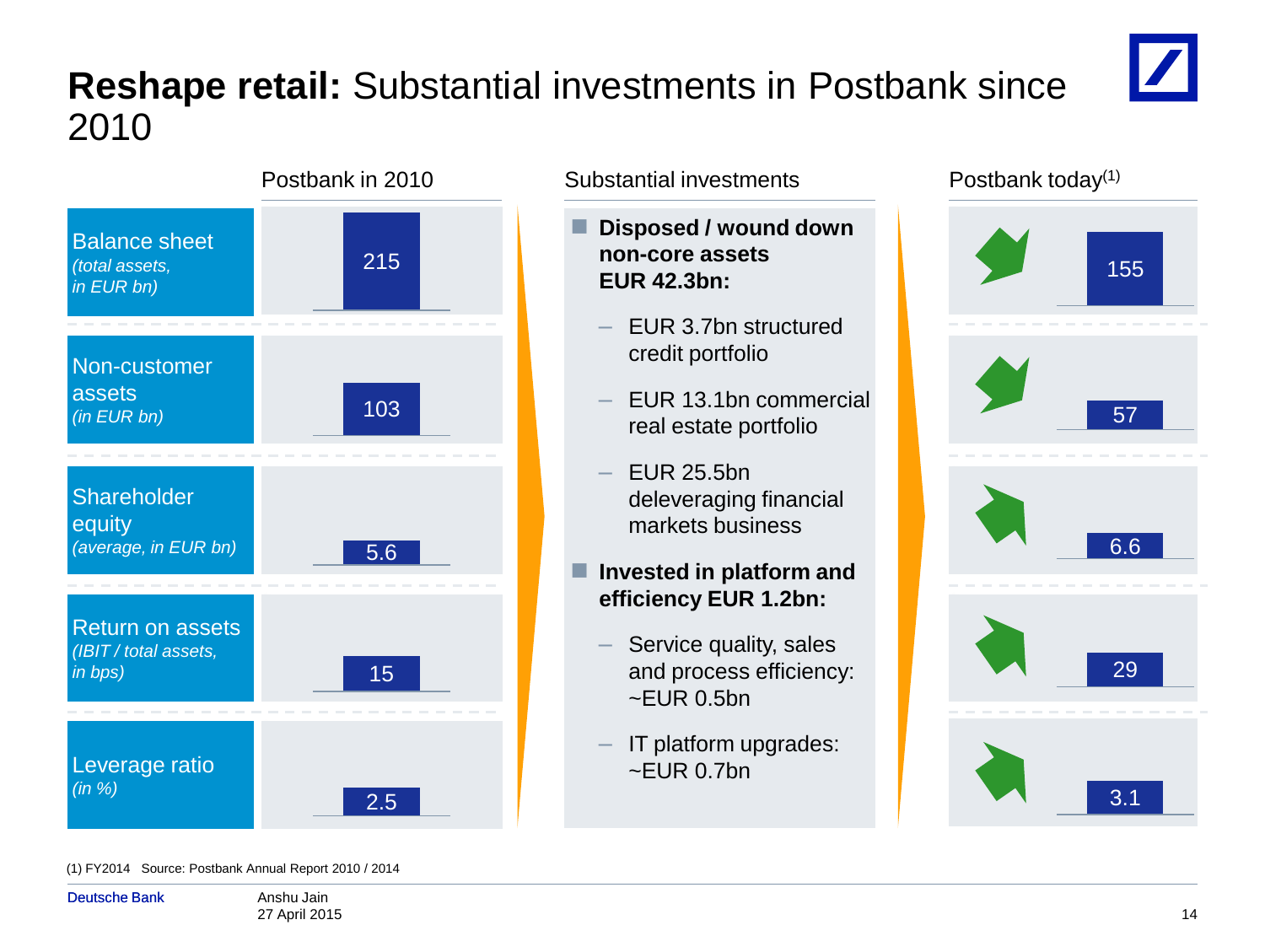#### **Reshape retail:** A number of factors has led us to reconsider Postbank's strategic fit with DB



**DB's ability to fully realize value of Postbank's acquisition eroded in the face of changed regulatory environment and our strategy**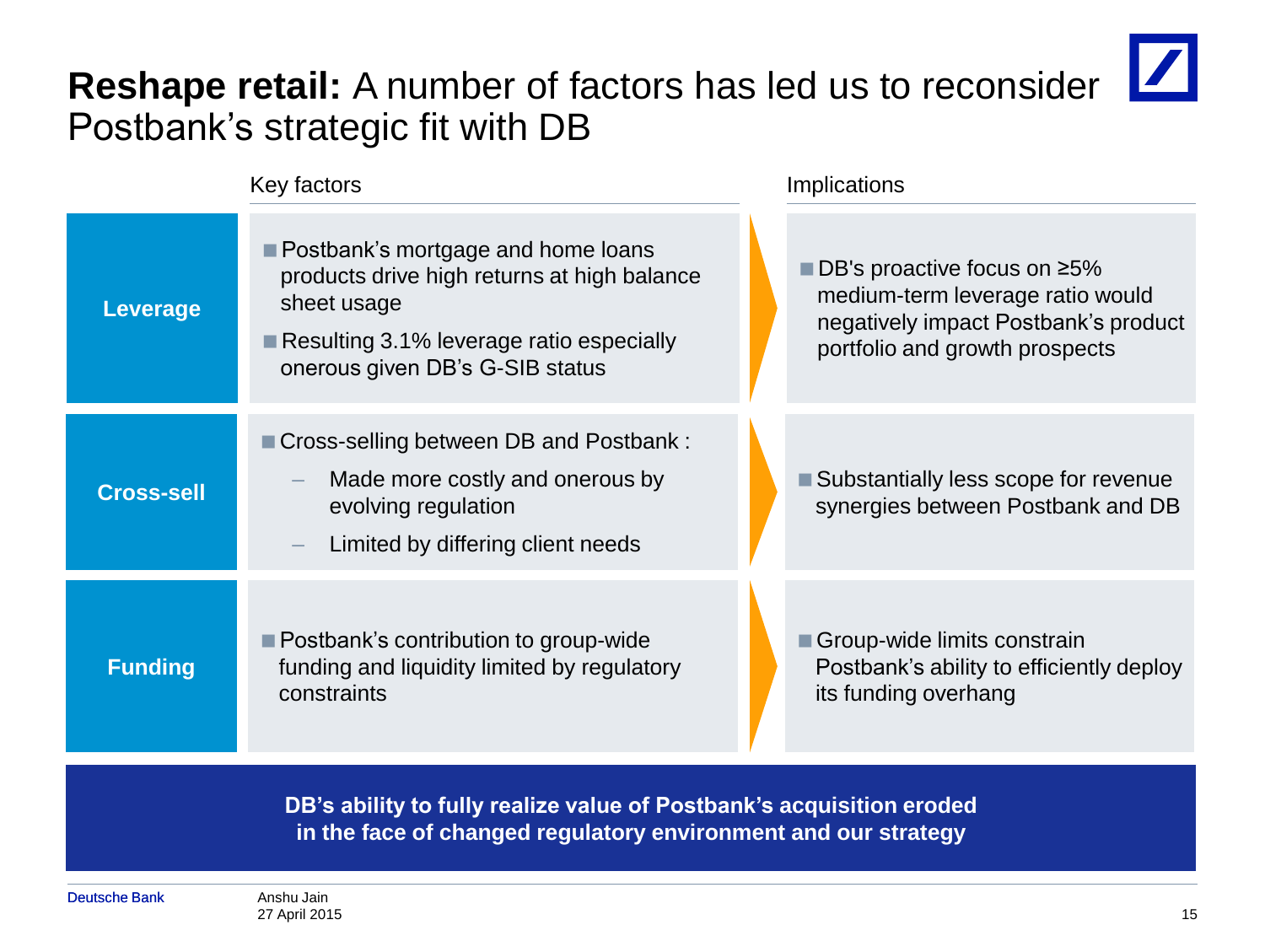### **Reshape retail:** Postbank deconsolidation process and timeline



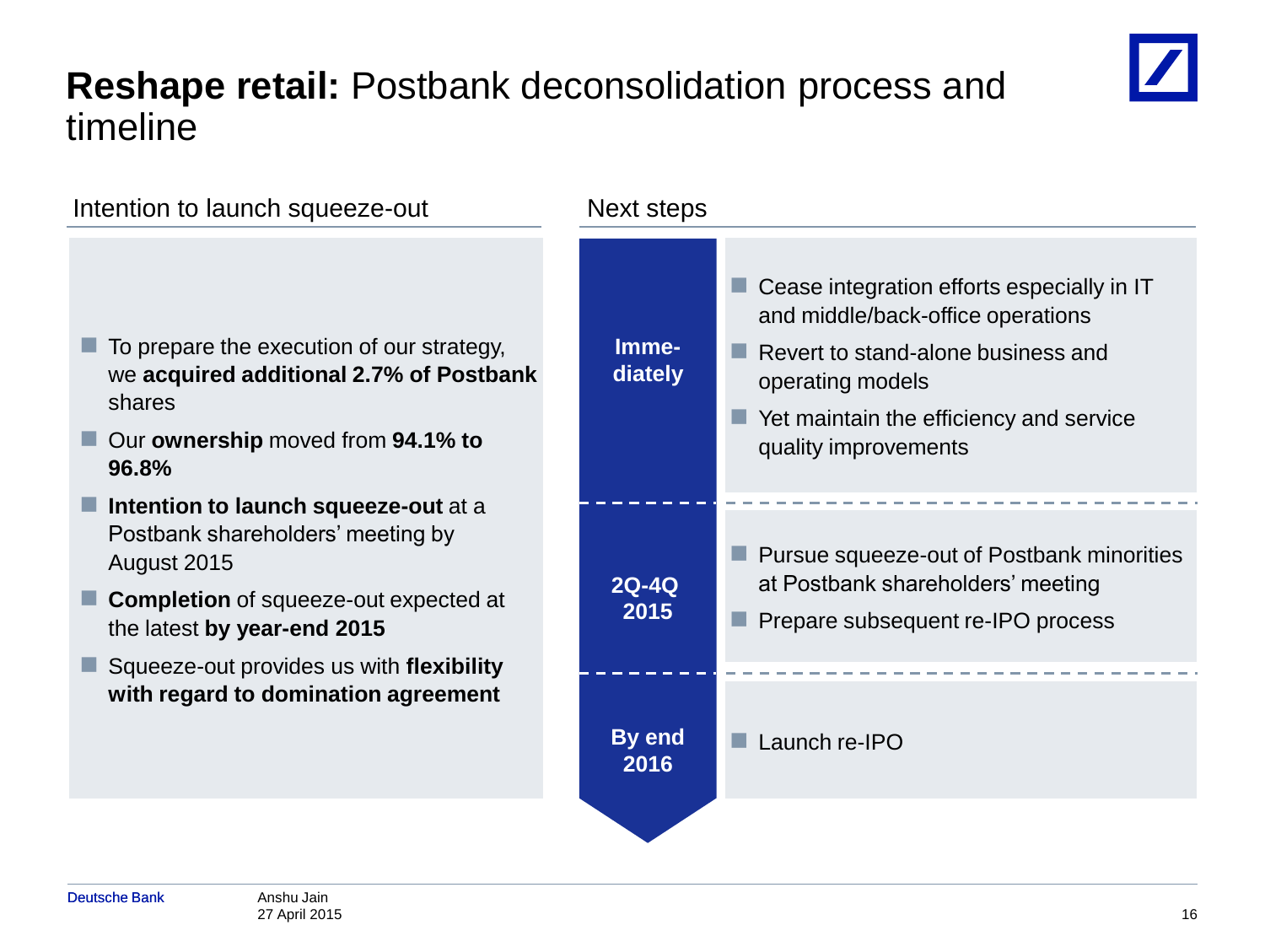## **Reshape retail:** A leading advisory bank



#### Substantial actions planned... Substantial actions planned...

- 2016-2020<br>2020 Sharpen distribution model
	- ‒ Up to **200 branches** closed by 2017
	- ‒ Strengthen **omni-channel capabilities**

 Continue to invest in **efficiency and service quality**

#### ■ Invest in **digital capabilities**

- ‒ ~EUR **100m** invested so far
- ‒ Targeting EUR **400-500m further investments** by 2020

 Optimize **infrastructure and front-toback** cost reduction

- Leading digitally-enabled advisory bank for >13m clients with strong home base in Europe
	- No. 1 advisory bank in Germany<sup>(1)</sup> for  $>8m$ private, business and MidCap clients
	- Strongholds in five other attractive European markets with in total ~5m clients
- Uplift of asset productivity through emphasis on investment and insurance products
- Fully digitized omni-channel distribution model with ~500 specialized advisory centers in Germany and premium service
	- Competitive cost efficiency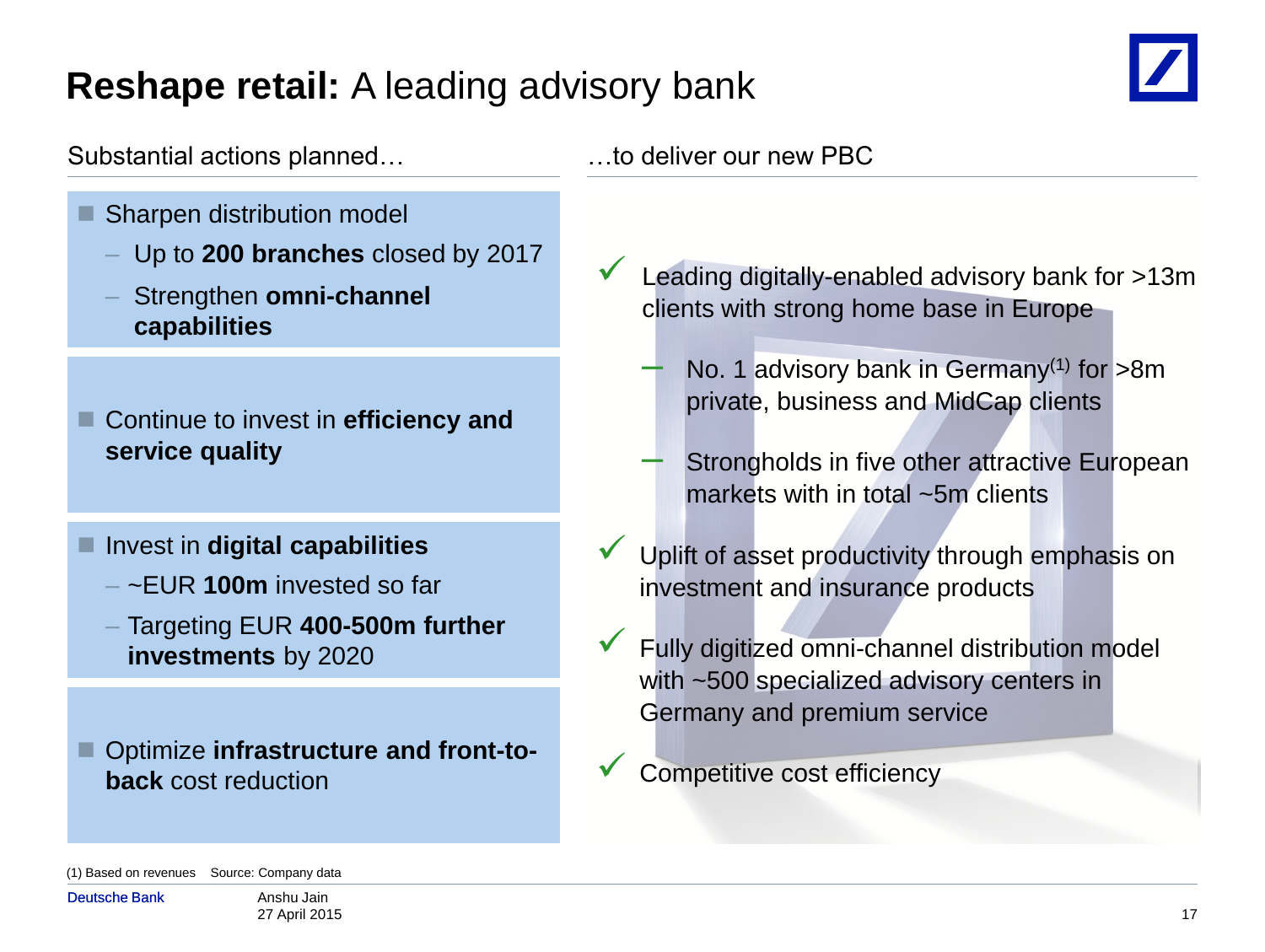## **Grow GTB:** Continue to invest in scale



Market leader in **'annuity- like' business** to corporate and institutional clients  $\checkmark$ Corporate **'deposit engine'** and net liquidity provider  $\checkmark$ High **Return-on- Equity** business World-class **cost efficiency** Why we want to grow GTB Planned investments **EUR 50bn+** incremental leverage exposure **supporting corporates and financial institutions** ■ **EUR >1bn investment** in our core product engines Trajectory to build on **GTB performance(1)** In EUR bn 2014 4.1 2010  $3.4 \cdot$ **0.9 1.2** +36% +12% 112 100 2010 2014 **Global peer revenues(2)** Indexed IBIT **Revenues**  $+23%$ Germany Europe US **Asia** 

(1) 2014 does not reflect C&A clear-out adjustments as per 1Q2015 disclosure (2) Peer set consisting of BoA, JPM, Citi, BNY, HSBC, State Street and Standard Chartered

#### Deutsche Bank

Anshu Jain 27 April 2015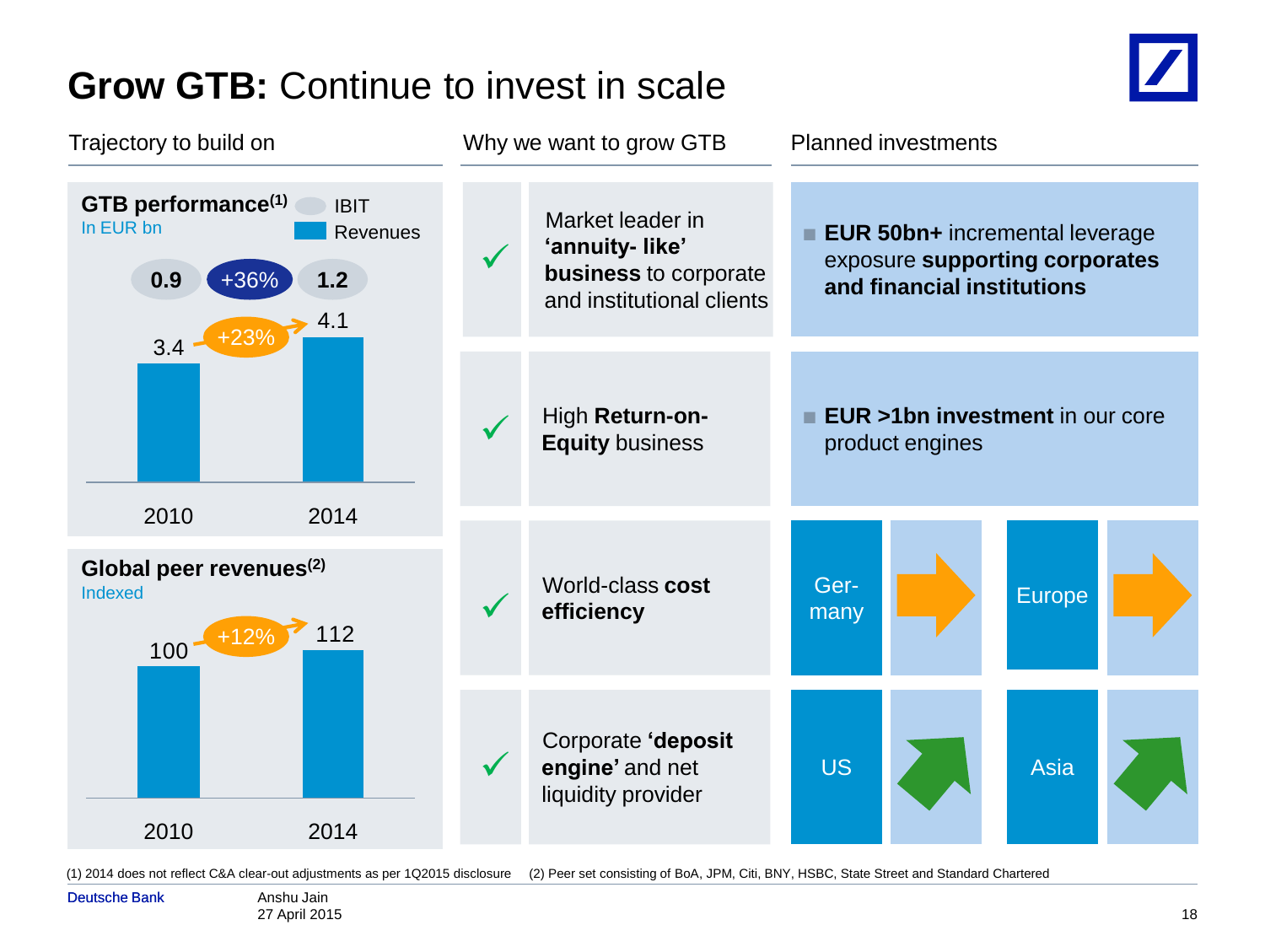# **Grow Deutsche AWM:** Invest to capture future growth



Significant global growth opportunities for the industry Planned investments to capture growth



Sources: Credit Suisse Global Wealth Report 2014; PwC Asset Management 2020: A brave new world 2014; BCG Global WM Industry Survey 2014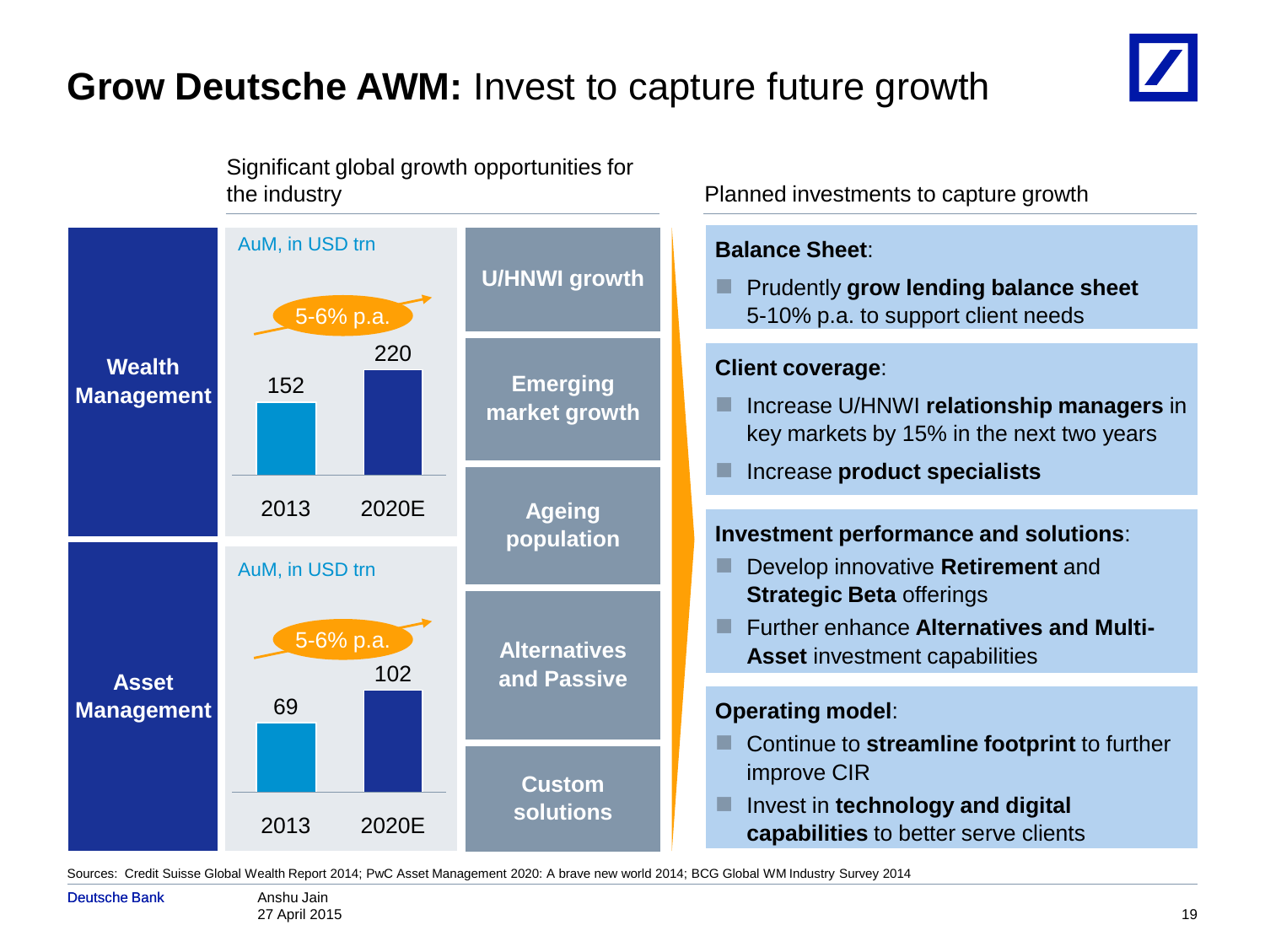# **Rationalize our footprint:** Exit or reduce our presence while investing in high growth hubs

Key drivers of our footprint optimization decisions **De-emphasize** 

- Reducing complexity
- Market size and growth
- Importance for international large caps / MNCs
- Regulatory and political environment / outlook
- DB market position / ability to compete
- Size of current local presence
- Cost of operations increasing



(1) One country exited compared to YE 2014 (2) Including remote presences Source: McKinsey, DB Research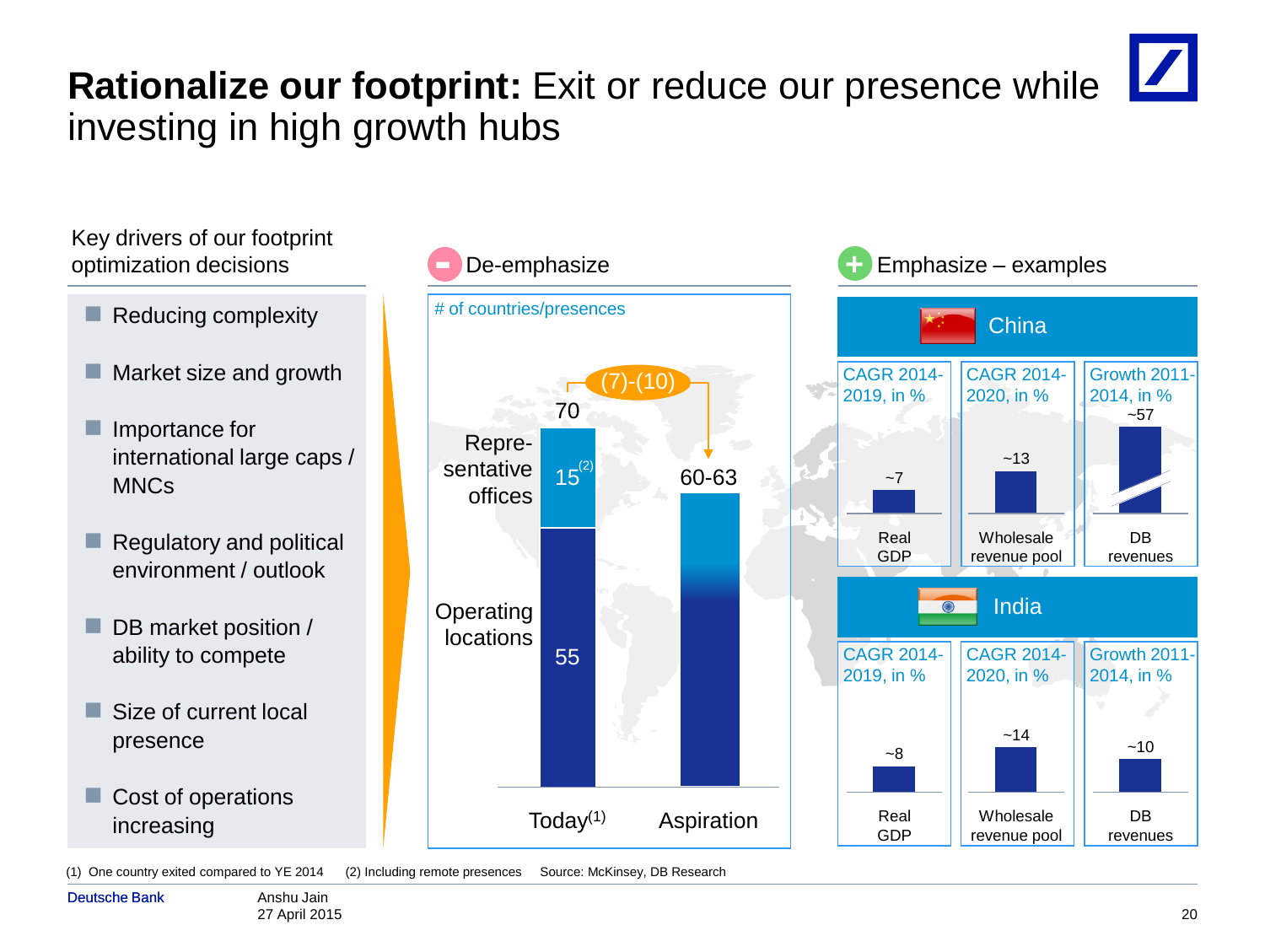#### **Transform our operating model:** Top-down savings targets In EUR bn



Target

| <b>Details on next page</b>                     |                                                                                                                                                                                                       | Gross cost<br>savings p.a.                | Cum. CtA    |
|-------------------------------------------------|-------------------------------------------------------------------------------------------------------------------------------------------------------------------------------------------------------|-------------------------------------------|-------------|
| Additional<br>gross savings                     | Narrow perimeter (e.g., de-emphasizing of<br>product/client segments, locations)<br>Increase efficiency (e.g., process streamlining, IT/Ops<br>platform optimization)                                 | ~23.5                                     | ~2.7        |
| Remaining<br>2015 OpEx<br>savings<br>(Examples) | Modernize DB's non-retail IT infrastructure/application<br>footprint jointly with a strategic partner<br>Complete roll-out of our strategic global investment<br>management platform for Deutsche AWM | $1.2^{(1)}$                               | $1.0^{(2)}$ |
|                                                 |                                                                                                                                                                                                       | <b>Additional cost</b><br>reductions p.a. | Cum. CtA    |
| <b>Disposals</b>                                | Deconsolidate Postbank<br><b>Completed NCOU exits</b><br>Other portfolio measures                                                                                                                     | 3.3                                       | 0.3         |

Note: Gross savings are countered by increasing cost from inflation, FX changes, cost of growth, cost of regulatory compliance and other cost increases (1) Reflects overall FY2015 OpEx savings already included in separately disclosed OpEx numbers; no adjustments from incremental savings (2) Already included in separately disclosed OpEx numbers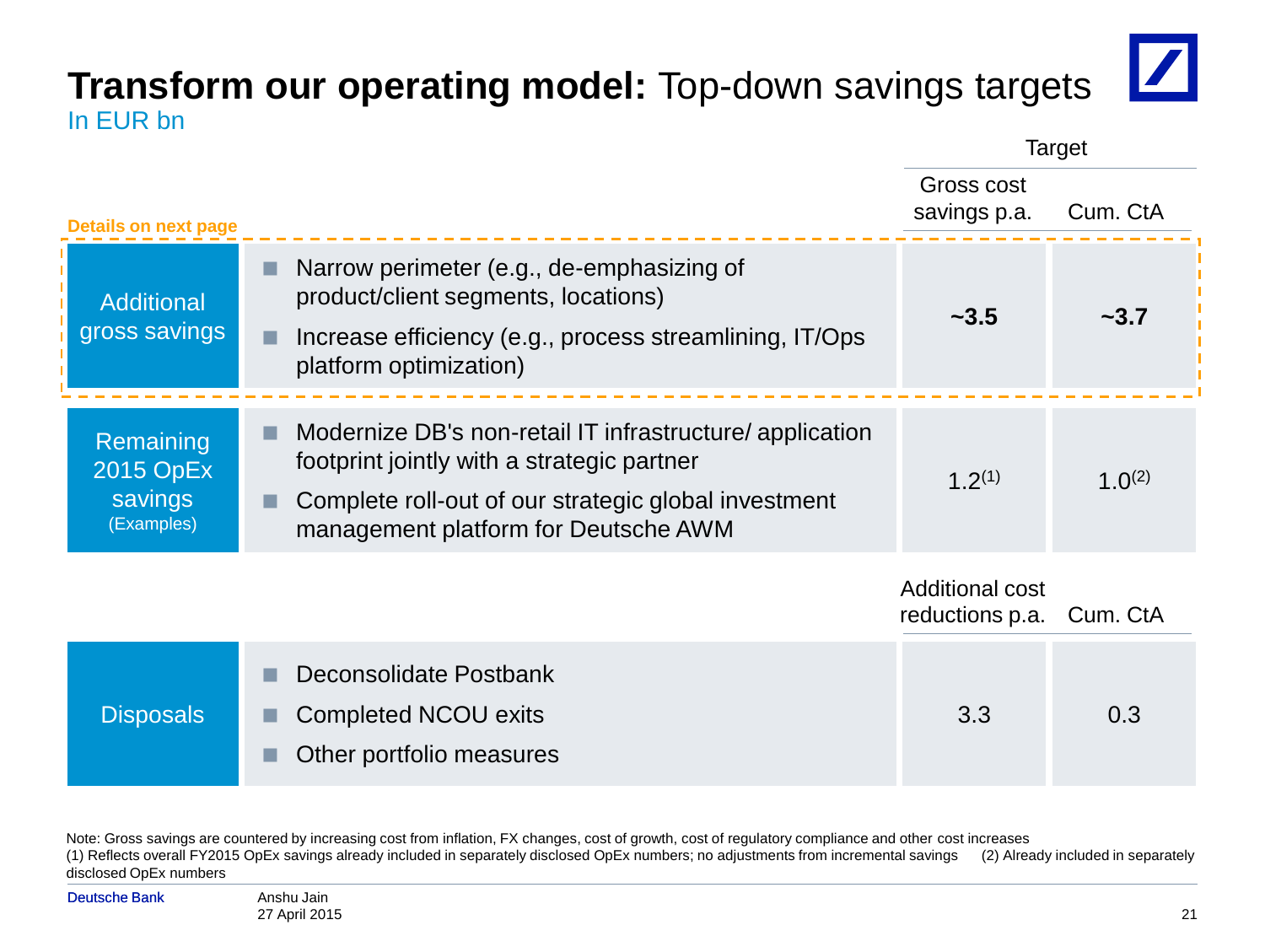# **Transform our operating model:** Contributing ~EUR 3.5bn additional organic gross savings



Note: Gross cost savings are countered by increasing cost from inflation, FX changes, cost of growth, cost of regulatory compliance and other cost increase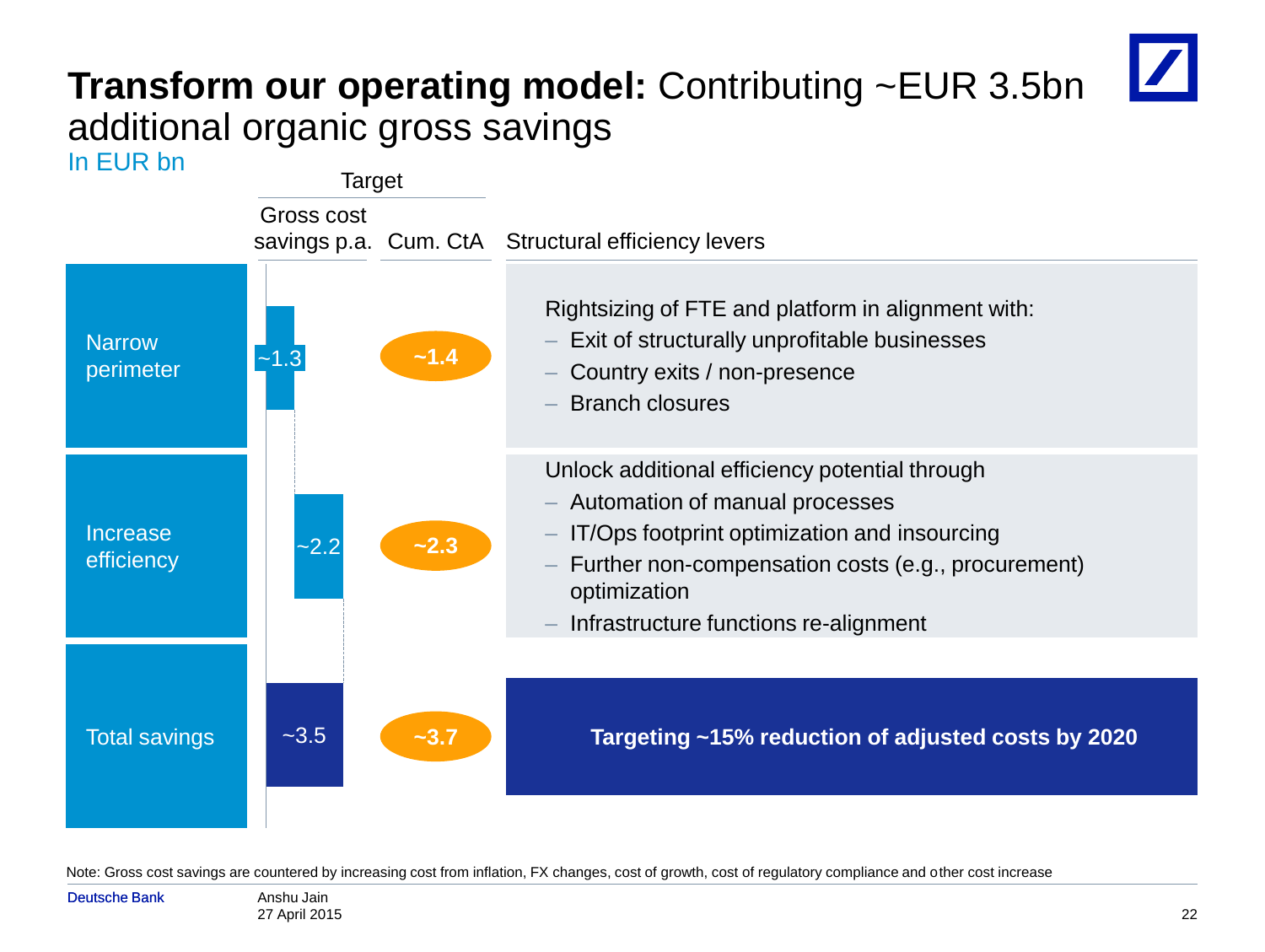

# Journey to 5% leverage ratio target coming from balance sheet reduction and capital accretion

CRD4 leverage ratio, fully loaded

Impact from change in leverage exposure Impact from capital accretion



≥5%

consolidation deleveraging

**NCOU** derisking

Target Pro-forma Redeployment Cumulative capital accretion net of dividends ambition after for growth measures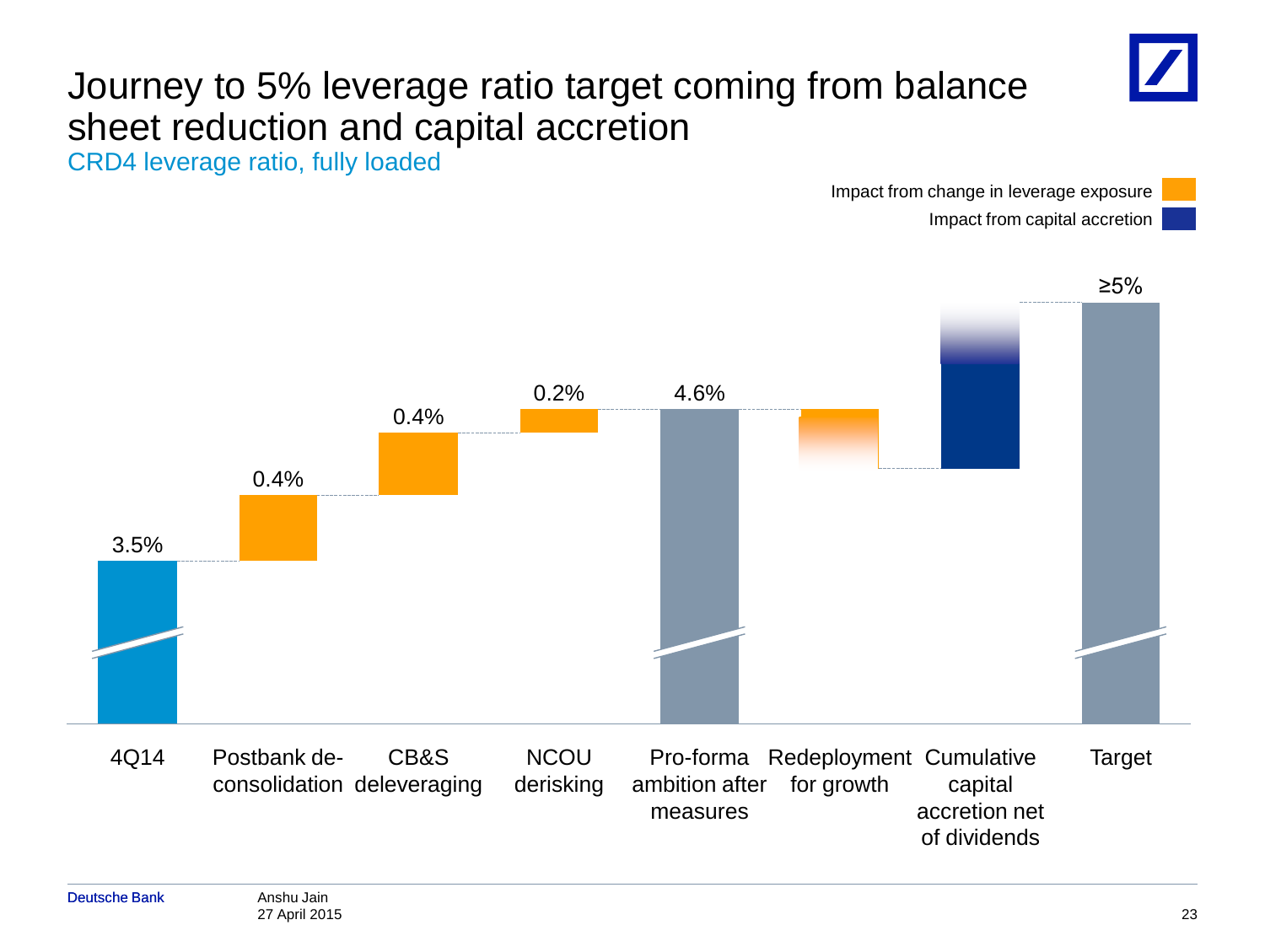# Our pro-forma funding profile remains robust



#### Funding profile (pre-CB&S deleveraging)

31 Dec 2014, external funding sources, in EUR bn



- Postbank is a self-funding entity with no material funding contribution to DB Group
- Substantial majority of funding continues to come from most stable sources
- DB had a pro-forma LCR ratio of 119% in Dec-14; deconsolidation of Postbank expected to have no material impact on LCR ratio
- DB intends to fully comply with NSFR requirements
- Further positive contribution from CB&S deleveraging and GTB / Deutsche AWM growth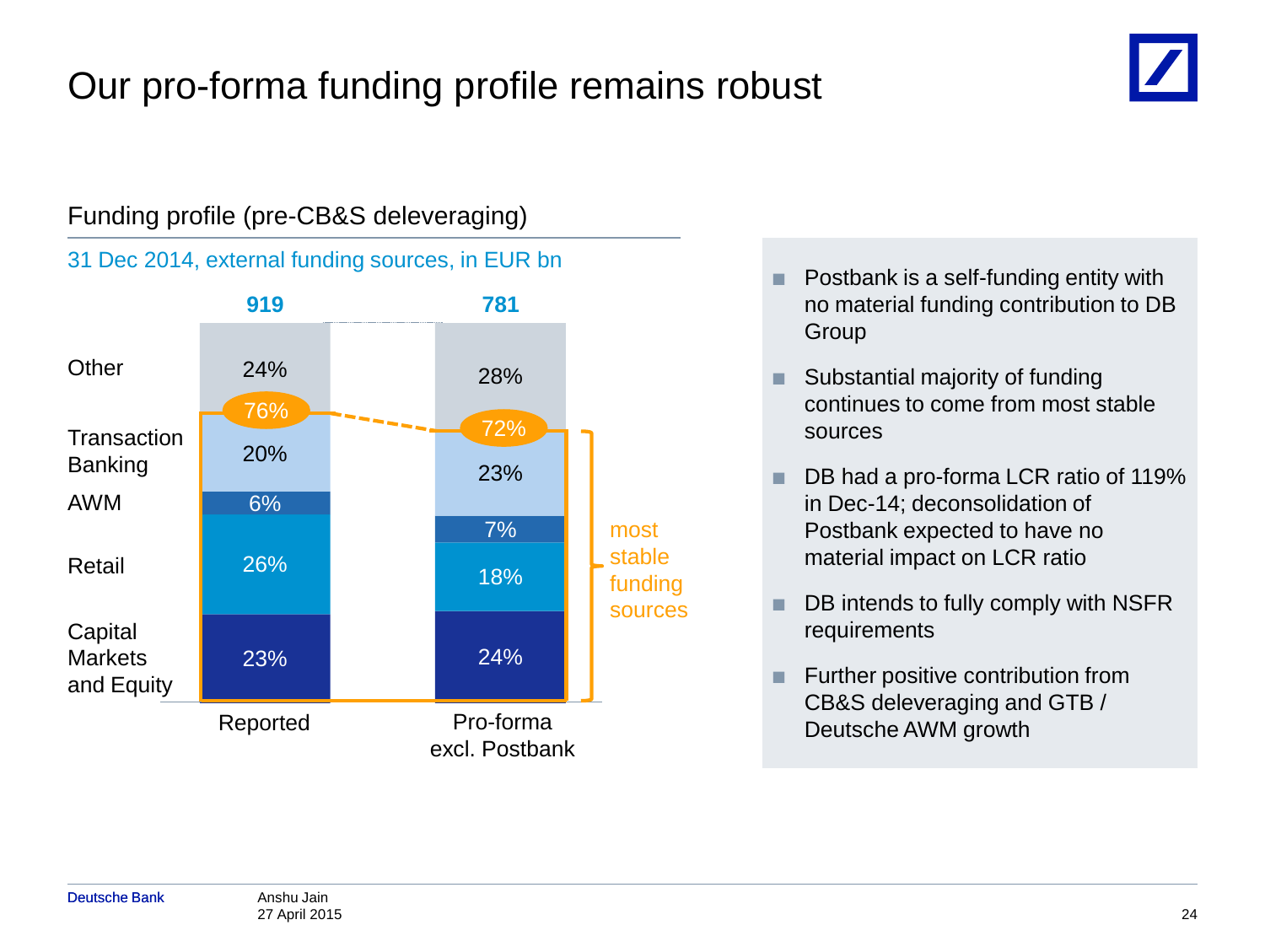#### What comes next





#### **Up to 90 days Follow-up announcement**

Deutsche Bank

Anshu Jain 27 April 2015